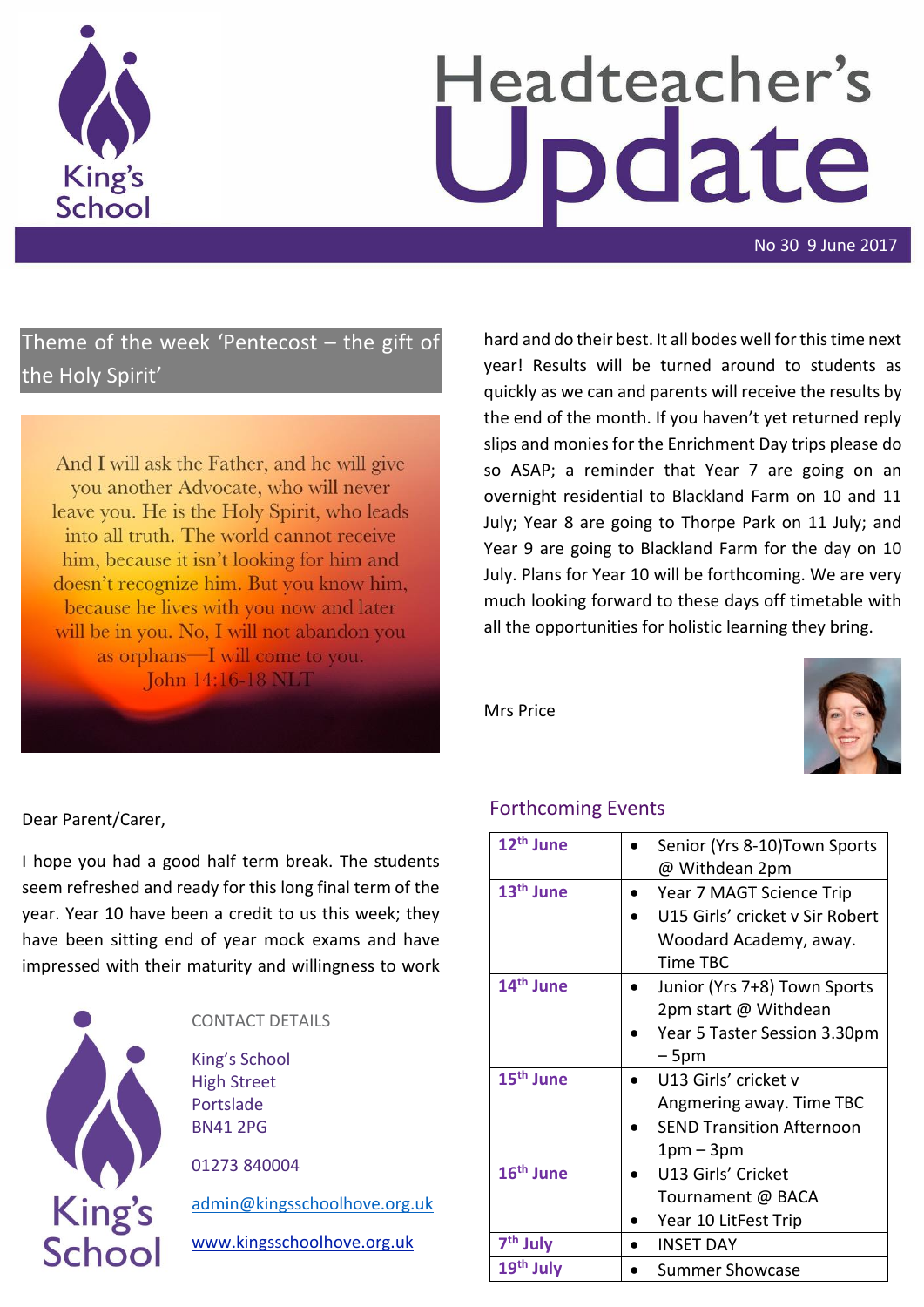## Headteacher's Update **King's School**

#### Blazers

A reminder that students should be wearing their blazers as normal this term. If the weather is especially hot Mrs Price will declare a no blazer day and students will not be required to wear blazers but they should have their blazers with them each day and expect to wear them unless they are told otherwise.

#### Whole School Exam Week



All students will be off timetable in the week commencing 3rd July. Students in Key Stage 3 (Years 7, 8 and 9) will be sitting

their end of year exams. Students will be in school for normal school hours but the normal timetable will be suspended and students will be in either exams or revision sessions. Year 10 students will sit their Science end of year exams during this week and will be receiving support and guidance regarding their Key Stage 5 choices.

### Reports for the rest of the year

Parents of students in Year 7 and 8 will receive interim progress reports on or before Wednesday 19 July. These reports will include Term 6 results (in most cases this will be the results from end of year exams) and a holistic end of year grade as well as information on your child's attitude to learning and homework. Parents of students in Year 9 will receive full written reports on or before Monday 17 July. Parents of students in Year 10 will receive a communication home with your child's exam results before the end of this month. A further interim progress report will follow on or before Wednesday 19 July. Please do not hesitate to contact us should you have any queries regarding our reporting system.

#### Sports Day Travel

Our Sports Day this year will be held at the Withdean athletics stadium on Wednesday 12<sup>th</sup> July. All students are expected to attend the event for the full day. A letter has gone home this week which requires a swift response from parents/carers regarding travel to and from the stadium. The letter also contains important information regarding the logistics of the day. It can be found on our website here: <https://www.kingsschoolhove.org.uk/news.php>

#### Enrichment Days

Please get reply slips and monies in ASAP for the trips that are running on our Enrichment Days – Monday 10 and Tuesday 11 July: Year 7 are going on an overnight residential to Blackland Farm on 10 and 11 July; Year 8 are going to Thorpe Park on 11 July; and Year 9 are going to Blackland Farm for the day on 10 July. Plans for Year 10 will be forthcoming. If you have any questions regarding these trips please do not hesitate to contact us.

#### PTA – Summer Festival

Our PTA Summer Festival will be on Saturday 15th July this year from midday to 3pm. Please put the date in your diaries now! We are looking for parents and carers



to support the event by running stalls and would welcome volunteers to run the following stalls: BBQ, Tombola/Raffle/Silent Auction, Ice cream, Cold drinks, Tea/Coffee, Cakes, Pick n Mix, Coconut Shy, Games, Soak the Teacher. If you are able to support with running any of these stalls (or running an alternative stall) please contact Vice Chair Mrs Dyer ASAP via email at: [angie.dyer1@ntlworld.com](mailto:angie.dyer1@ntlworld.com) We would also welcome support with set up between 11 and midday and with pack down between 3 and 4pm. We are hoping to raise a good sum of money to purchase some new pieces of